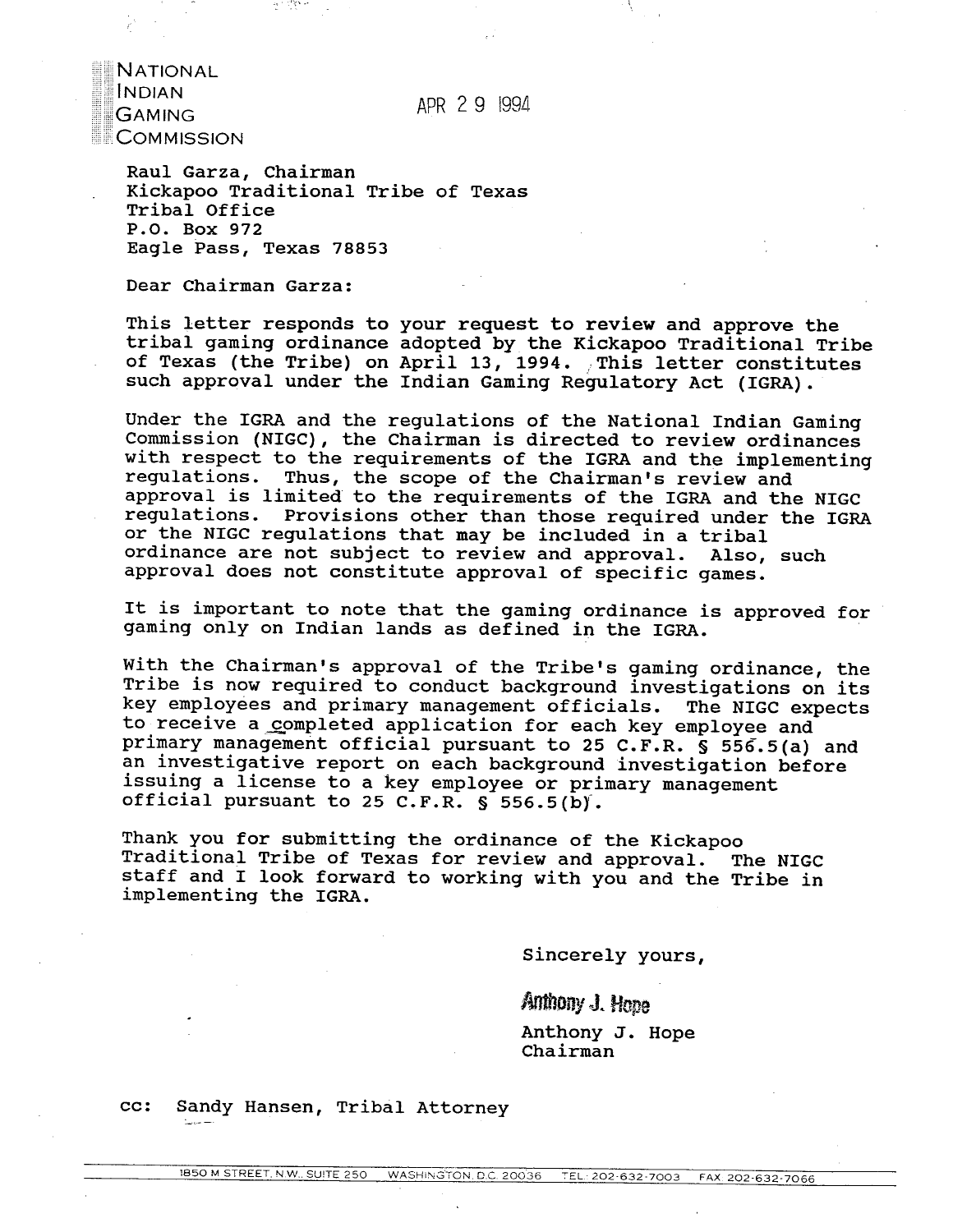

**KICKAPOO** 

**Traditional Tribe of Texas** 

**Tribal Office P.O. Box 972 Eagk** Pass, **Texas 78853 (210) 773-2105 (210) 773-2303 (210) 757-9228 FAX** 

**TRADITIONAL COUNCIL CHAIRMAN Raul Garza, Makateonenodua** 

**SECRETARY Pancho-Salazar, Kotachimaa** 

**TREASURER Stella V. Cana, Sacuacuia** 

**MEMBERS Jose Hernandez., Aweakodita Herminia Cam, Enemicua** 

# Resolution No. **KTTT** 94- 008

ADOPTING AND ENACTING **A** REVISED ORDINANCE TO AUTHORIZE AND REGULATE THE CONDUCT OF CLASS I1 AND CLASS I11 GAMING ON TRIBAL LANDS

- WHEREAS, in January 1994 the Traditional Council enacted a resolution enacting an Ordinance Authorizing and Regulating the Conduct of Class I1 and Class I11 Gaming on Tribal Lands; and
- WHEREAS, that Ordinance was submitted to. the National Indian Gaming Commission for review and comment; and
- WHEREAS, the National Indian Gaming Commission has noted certain deficiencies in the Ordinance that the Traditional Council wishes to correct; and
- WHEREAS, the Tribe's legal counsel has prepared amendments to the Ordinance addressing the concerns raised by the National Indian Gaming Commission; and
- WHEREAS, the Traditional Council has reviewed'and concurs in the amendments prepared by the Tribe's legal counsel and in the Revised Ordinance Authorizing and Regulating the Conduct of Class I1 and Class I11 Gaming on Tribal Lands; and
- WHEREAS, the Traditional Council is the governing body of the Kickapoo Traditional Tribe of Texas; and

**"A Federal And State Recognized Sovereign Indian Nation"**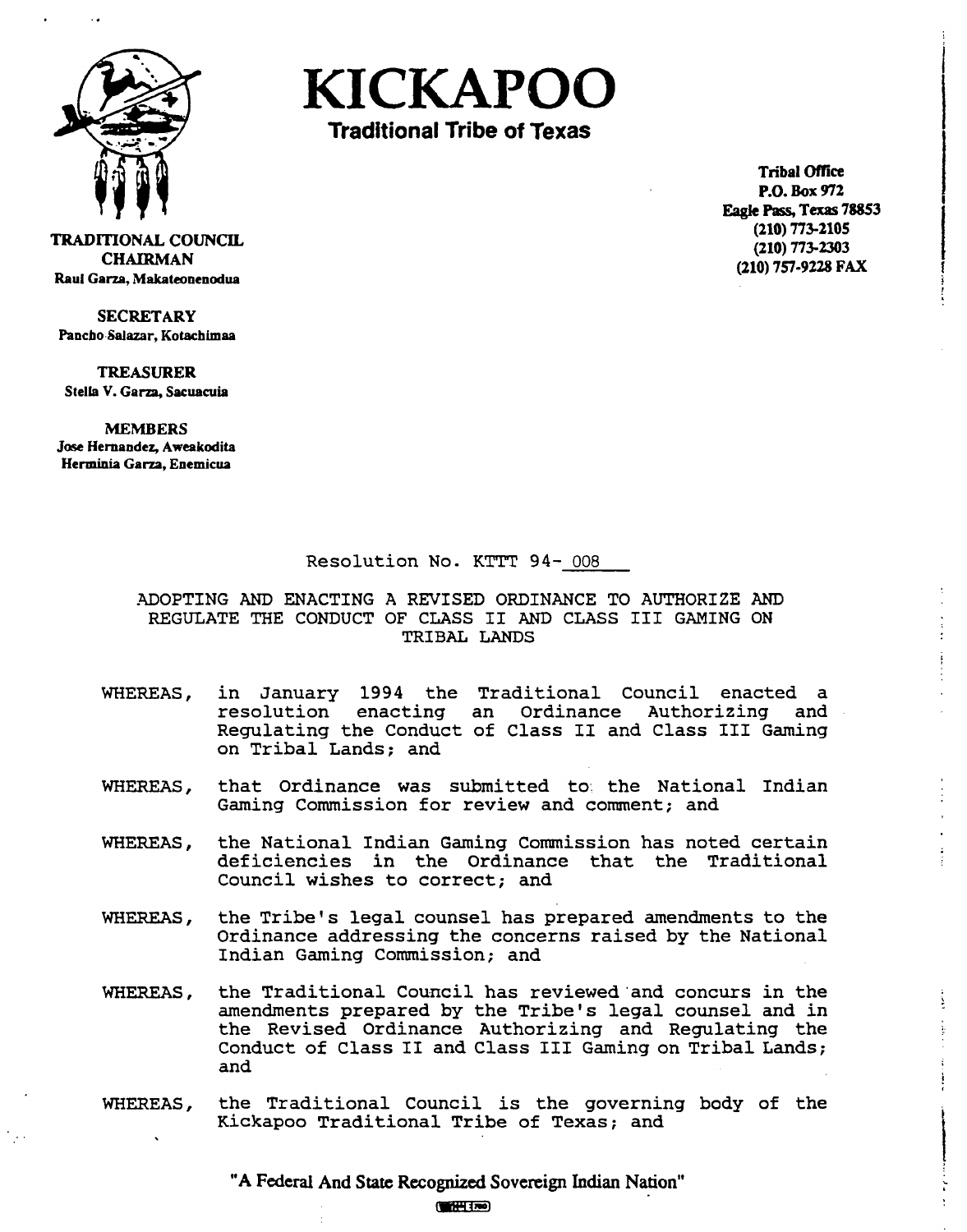- WHEREAS, the Traditional Council is expressly authorized to enact ordinances for the protection of the public health, safety and welfare; and
- WHEREAS, the Traditional Council deems it in the best interest of the Kickapoo Traditional Tribe of Texas to authorize and regulate the conduct of Class I1 and Class I11 gaming on tribal lands :

NOW THEREFORE THE TRADITIONAL COUNCIL OF THE KICKAPOO TRADITIONAL TRIBE OF TEXAS hereby enacts the Revised Ordinance Authorizing and Regulating the Conduct of Class II and Class III Gaming on Tribal

WHEREAS, the Traditional Council is expressly authorical<br>
ordinances for the protection of the pub<br>
safety and welfare, and<br>
wHEREAS, the Traditional Council deems it in the best<br>
the Kickgoo Traditional Tribe of Texas to

Secretary

Herminia Garza, Member

#### CERTIFICATION

I hereby certify that the foregoing Resolution Amending and Enacting the Revised Ordinance Authorizing and Regulating the Conduct of Class I1 and Class I11 Gaming on Tribal Lands was enacted by the Traditional Council of the Kickapoo Traditional Tribe of Texas at a duly called meeting held at the Kickapoo Village Indian Reservation on the  $13^{t}$  day of April, 1994, at which a quorum was present and the vote was  $\leq$  in favor,  $\circ$  against, and  $\bigcirc$  abstaining.

*J~&T&*  Pancho Salazar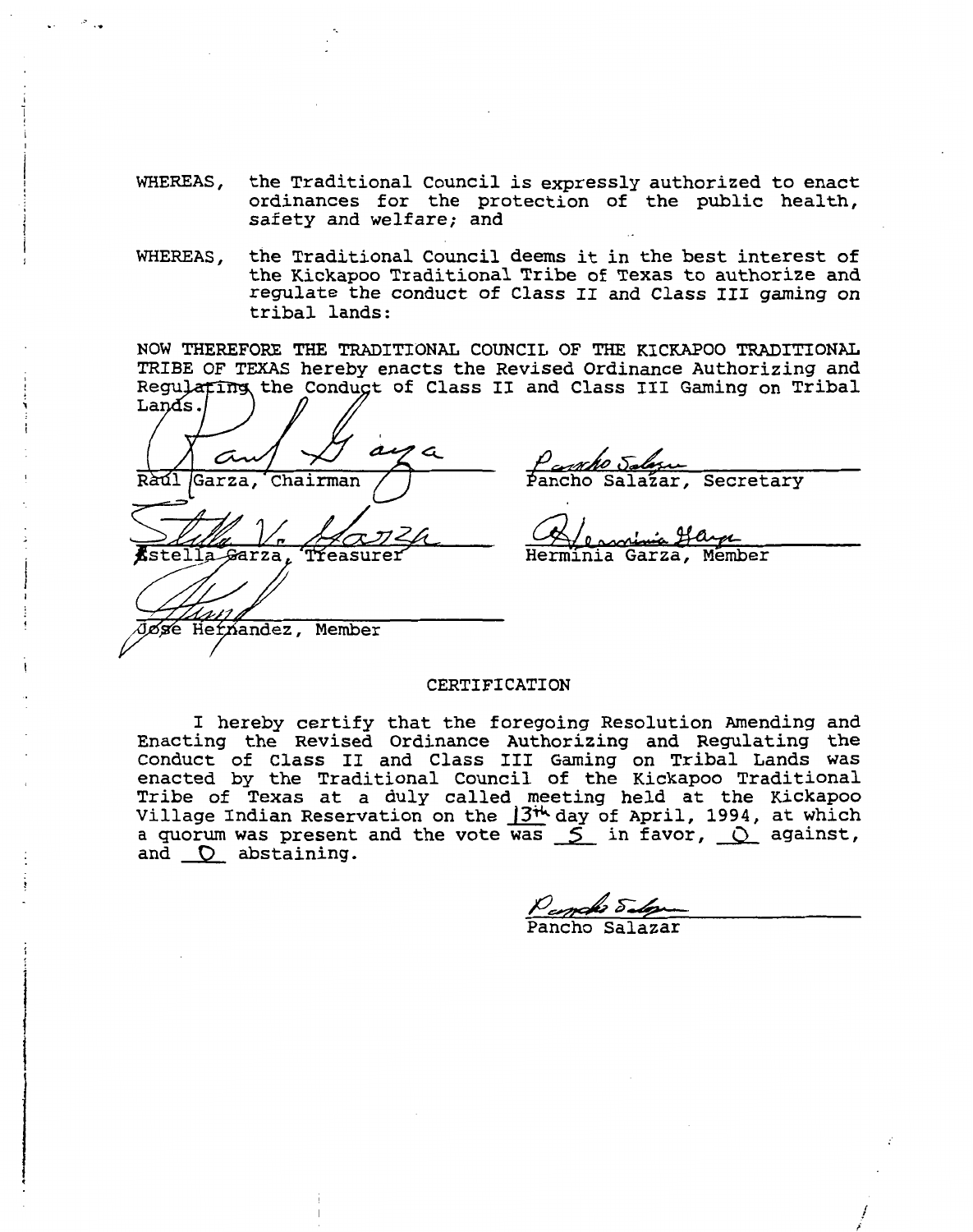# **REVISED ORDINANCE AUTHORIZING AND REGULATING THE CONDUCT OF CLASS I1 AND CLASS I11 GAMING ON TRIBAL LANDS**

#### **I. PURPOSE**

The Traditional Council of the Kickapoo Traditional Tribe of Texas, empowered by Article VII, Paragraph **j** of the Constitution of the Kickapoo Traditional Tribe of Texas to enact ordinances and resolutions in order to safeguard the peace, safety, welfare and political integrity of the Tribe, hereby enacts this Ordinance in order to authorize and regulate the conduct of Class I1 and Class I11 Gaming on tribal lands.

### **11. DEFINITIONS**

As used in this Ordinance, the following terms shall have the respective meanings ascribed thereto unless the context clearly indicates otherwise.

- 2.1 "The Act" shall mean the Indian Gaming Regulatory Act, Pub. L. No. 100-497, codified at 25 U.S.C. Sections 2701- 2721.
- **2.2** "Class I Gaming" shall have the meaning as set forth in the Act.
- **2.3** "Class I1 Gaming" shall have the meaning as set forth in the Act
- 2.4 **"Class III Gaming" shall have the meaning as set forth in** the Act.
- 2.5 "Commission" shall mean the National Indian Gaming Commission.
- **2.6** "Compact" shall mean an agreement between the Tribe and the State of Texas or other appropriate governmental body authorizing and regulating the conduct of Class I11 gaming, which Compact has been approved by the Secretary of the Interior pursuant to the Act.
- 2.7 "Certified Public Accountant" shall mean a certified public accountant who is a member of an accounting firm of regional or national recognition, which firm has no existing or previous relationship with any management company with which the Tribe may contract for the conduct of Class I1 and/or Class I11 gaming.
- 2.8 "Gaming" shall mean the playing of Class II and/or Class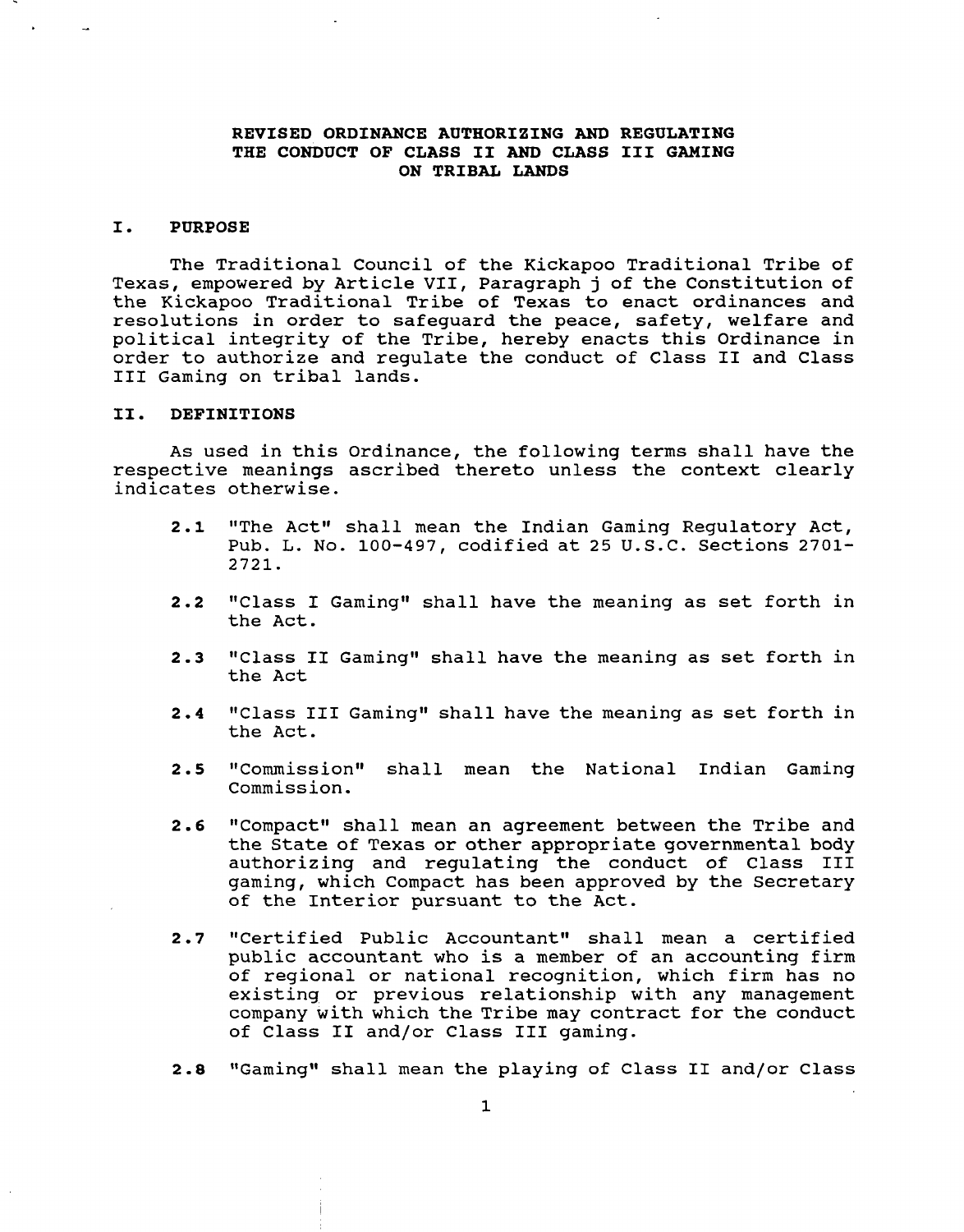on tribal lands by the Compact, the Act and other applicable federal or tribal laws.

- 2.9 "Gaming Facility" or "Facility" shall mean the<br>improvements constructed on tribal lands and the improvements constructed on tribal lands and surrounding grounds on the Property at which Class **I1**  and/or Class **I11** games of chance are conducted, and includes any parking areas and drives used for ingress and egress to and connecting the "Facility" to city, county or state roads and highways.
- **2.10** "Gaming Operationw shall mean that economic activity owned by the Tribe which operates the games, receives the revenues, issues the prizes and pays the expenses associated with Class **I1** and/or Class **I11** gaming.
- 2.11 "Gaming supply contract" shall mean any agreement between the Gaming Operation and any person or entity for the provision of goods or services to the Gaming Operation in an amount that exceeds \$25,000 in any year. The term shall include multiple agreements between the Gaming Operation and any person or entity owned in whole or in part by another person or entity with which the Gaming Operation has another agreement for goods or services, when the aggregate amount of the agreements exceed \$25,000 in any year.
- **2.12** "Key Employee" shall mean (1) any person who performs one or more of the following functions:
	- (a) bingo caller,

 $\sim 10$ 

- (b) counting room supervisor;
- (c) chief of security;
- (d) custodian of gaming supplies or cash;
- (e) floor manager;
- (f) pit boss;
- (g) dealer;
- (h) croupier;
- (i) approver of credit; or
- **(j)** custodian of gambling devices, including persons with access to cash and accounting records with such devices; and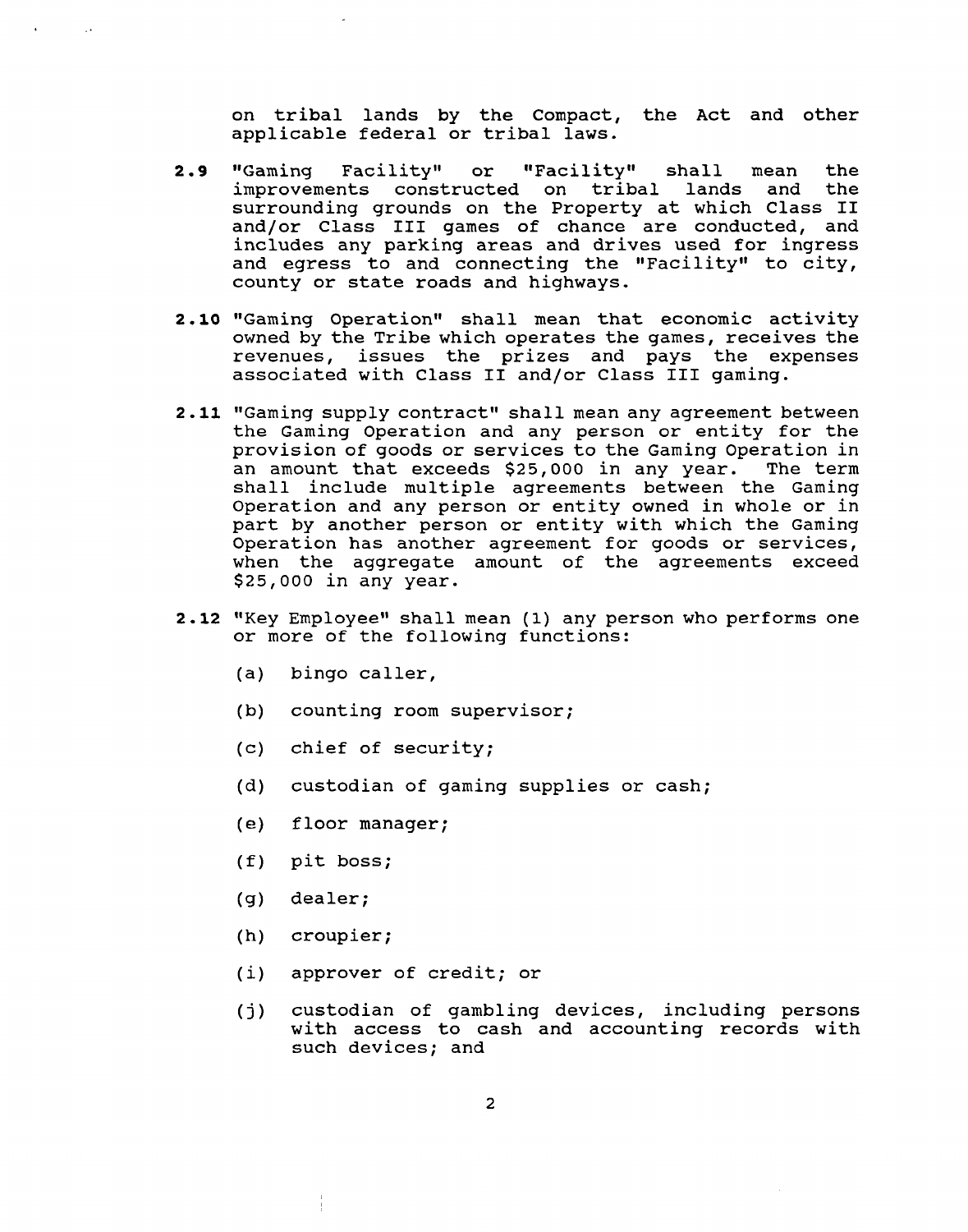- $(k)$  if not otherwise included, (2) any person whose total cash compensation is in excess of \$50,000 per year; or (3) the four highest-compensated employees in the Gaming Operation; and
- (1) any employee or agent of the Gaming Operation that is designated in the Compact as a key employee.
- 2.13 "Ordinance" shall mean this Ordinance authorizing and regulating the conduct of Class **I1** and Class **I11** Gaming on tribal lands.
- 2.14 "Primary Management Official" shall mean any person having management responsibility for a management contract; any person who has authority to hire and fire employees or to set up working policy for the Gaming Operation; the chief financial officer or other person who has financial management responsibility for the Gaming Operation; and any employee or agent of the Gaming Operation that is designated in the Compact as a primary management official.
- **2.15** "State" shall mean the State of Texas and its political subdivisions.
- **2.16** "Traditional Council" shall mean the governing body of the Tribe, elected pursuant to Art. V, Section 1 of the Constitution of the Kickapoo Traditional Tribe of Texas.
- 2.17 "Tribal Land" or "tribal lands" shall mean (1) all land within the limits of the existing Kickapoo Village Indian Reservation; and (2) any real property that is now held or which is hereafter acquired by the United States in trust for the Kickapoo Traditional Tribe of Texas and over whidh the Tribe and United States, as opposed to the State of Texas, exercise governmental power; and (3) any land hereafter acquired by the Tribe and held subject to restriction by the United States against alienation and on which Gaming is permitted by law.
- 2.18 "Tribe" shall mean the Kickapoo Traditional Tribe of<br>Texas. Whenever the Tribe is accorded a right or Whenever the Tribe is accorded a right or responsibility under the terms of this Agreement, that right or responsibility shall be exercised by the Traditional Council or its authorized representative.

# **111. GAMING AUTHORIZED**

By this ordinance, the Traditional Council hereby authorizes the conduct of Class **I1** and Class **I11** Gaming, as those terms are defined by the Act, on tribal lands provided that the Traditional Council shall not license any person to, and no person may, conduct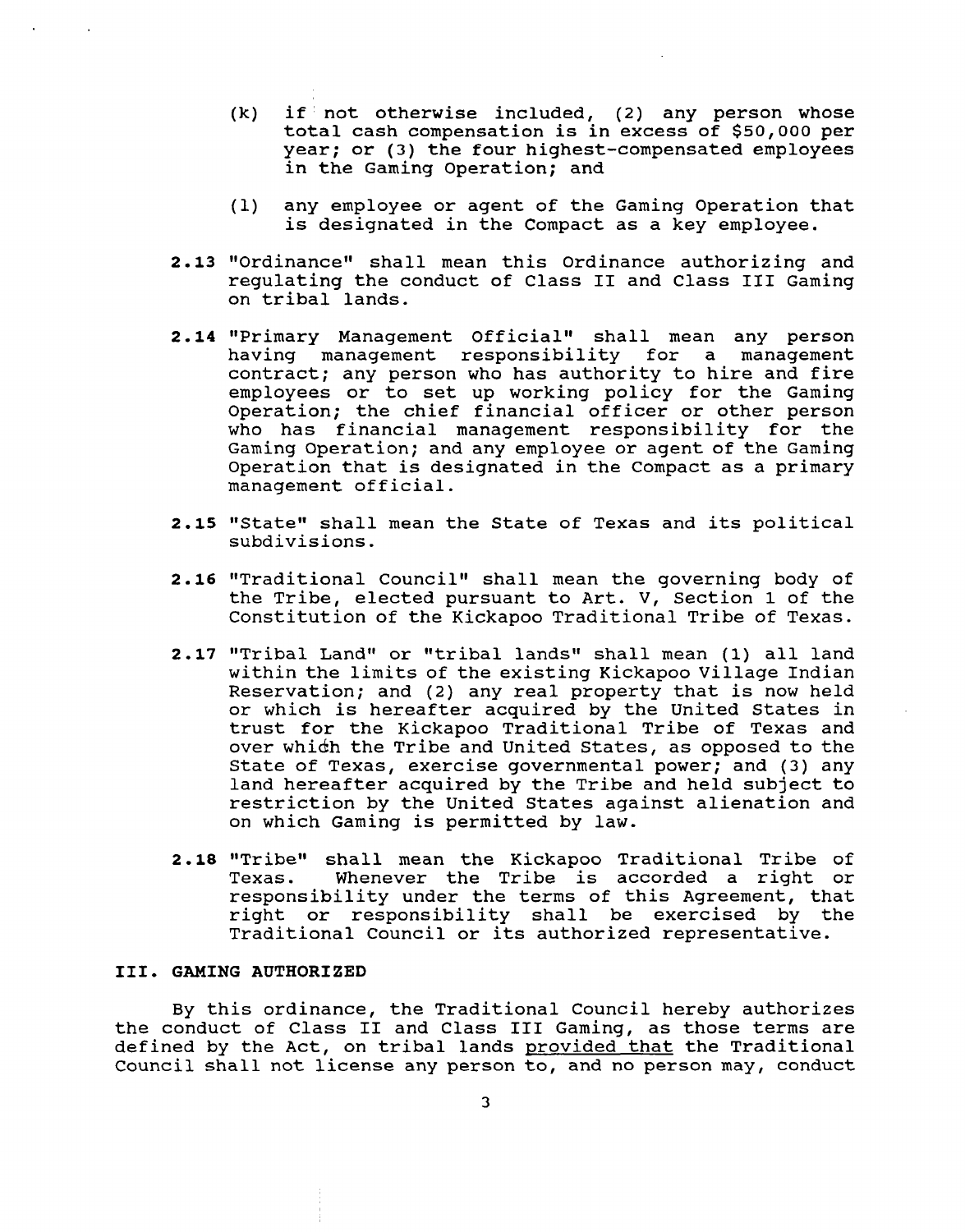Class I11 Gaming on tribal lands until the Secretary of the Interior has approved the Compact and has authorized the Tribe to engage in Class I11 Gaming on tribal lands.

#### **IV. OWNERSHIP OF GAMING**

The Tribe shall have the sole proprietary interest in and responsibility for the conduct of any Gaming Operation authorized by this Ordinance.

#### **V. USE OF GAMING REVENUES**

- **5.1** The Tribe's share of net revenues from Class I1 and/or Class **I11** Gaming shall be used only for the following purposes :
	- **5.1.1** to fund tribal government operations and programs;
	- **5-1.2** to provide for the general welfare of the Tribe and its members;
	- **5.1.3** to promote tribal economic development;
	- **5.1.4** to help fund operations of local government agencies; and
	- **5-1.5** to donate to charitable organizations.
- **5.2** If the Traditional Council or the Tribe should elect, in the future, to make per capita payments to tribal members, the Traditional Council shall authorize such payments only upon approval of a plan submitted to the Secretary of the Interior pursuant to 25 U.S.C. *S*   $2710(b)(3)$ .

### **VI. AUDIT**

- **6.1** The Tribe shall cause to be conducted annually by a Certified Public Accountant an independent audit of the Gaming Operation and shall submit the resulting audit reports to the Commission.
- **6.2** All gaming supply contracts that result in the purchase of supplies, services or concessions in excess of \$25,000 annually, except contracts for professional legal and accounting services, shall be specifically included within the scope of the audit described in Section 6.1, above.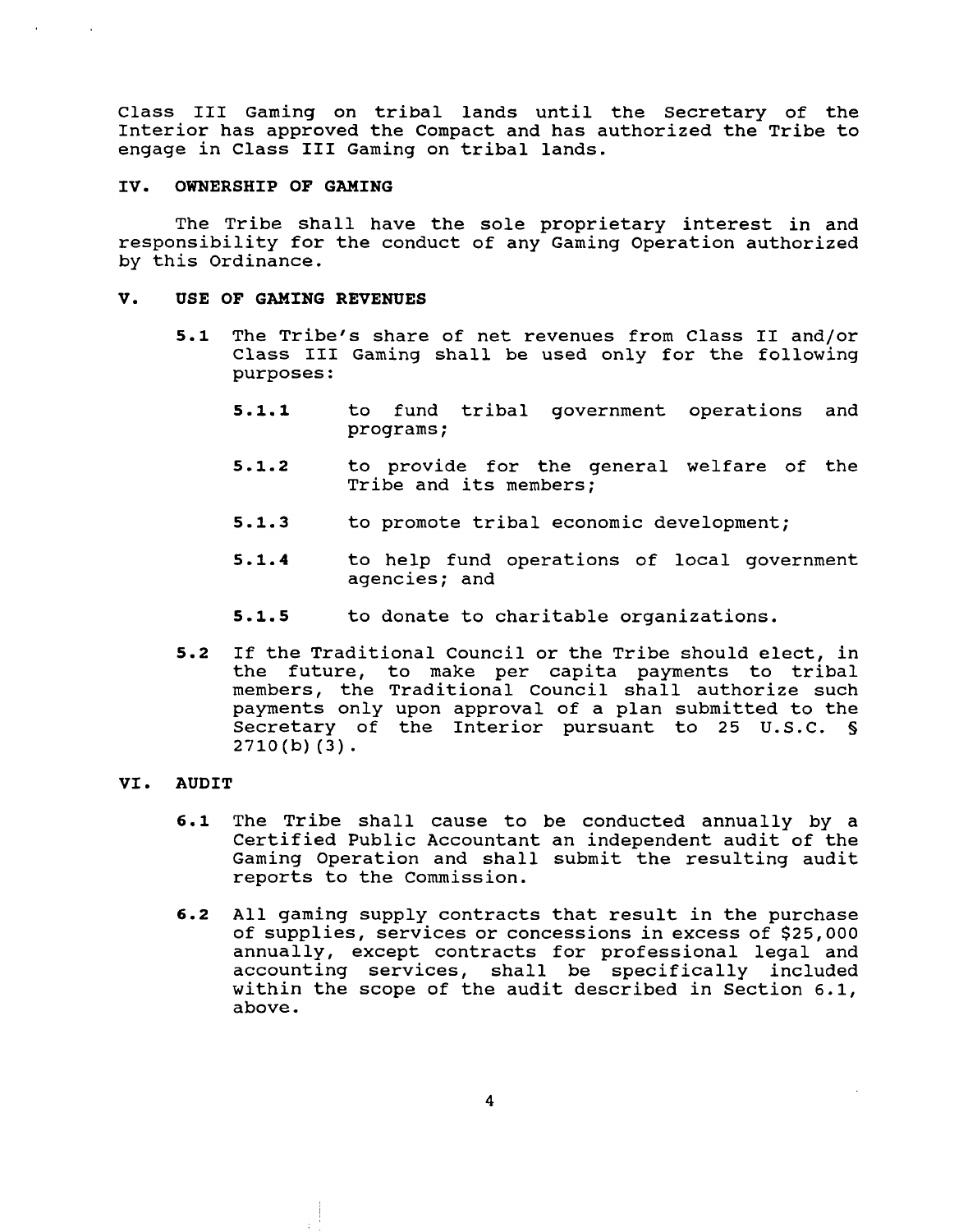#### **VII. PROTECTION OF THE ENVIRONMENT AND PUBLIC HEALTH AND SAFETY**

Any Class I1 and/or Class I11 Gaming Facility constructed on tribal lands shall be constructed, maintained and operated in a manner that adequately protects the environment and the public health and safety.

### **VIII. LICENSES FOR KEY EMPLOYEES AND PRIMARY MANAGEMENT OFFICIALS**

Any person who applies for a position as a primary management official or key employee of any Class I1 or Class I11 Gaming Operation shall be required to complete a written application form, in three originals, which contains, at a minimum, the information listed in **25** C.F.R. Sections **556.3** and **556.4.** Until such time as a person employed as a primary management official or key employee is issued a gaming license by the Traditional Council, such person's employment shall be temporary, "at will," and such person shall be subject to immediate termination for cause or for no cause.

**8.1 Privacy Act Notice.** The following notice shall be placed on the cover page of the application form that each key employee or primary management official must complete prior to being employed in any Gaming Operation.

"In compliance with the Privacy Act of 1974, the following information is provided: Solicitation of the information on this form is authorized by 25 U.S.C. §§ The purpose of the requested information is to determine the eligibility of individuals to be employed in a gaming operation. The information will be used by the National Indian Gaming Commission members and<br>staff who have need for the information in the who have need for the information in the performance of their official duties. The information may be disclosed to appropriate federal, tribal, state, local or foreign law enforcement and regulatory agencies, when relevant to civil, criminal or regulatory investigations or prosecutions or when pursuant to a requirement by a tribe or the National Indian Gaming Commission in connection with the hiring or firing of any employee, the issuance or revocation of a gaming license, or investigations of activities while associated with a tribe or a gaming operation. Failure to consent to the disclosures indicated in this notice will result in a tribe's being unable to hire you in a position classified as a key employee or primary management official.

The disclosure of your social security number (SSN) is<br>voluntary. However, failure to supply your SSN may However, failure to supply your SSN may result in errors in processing your application."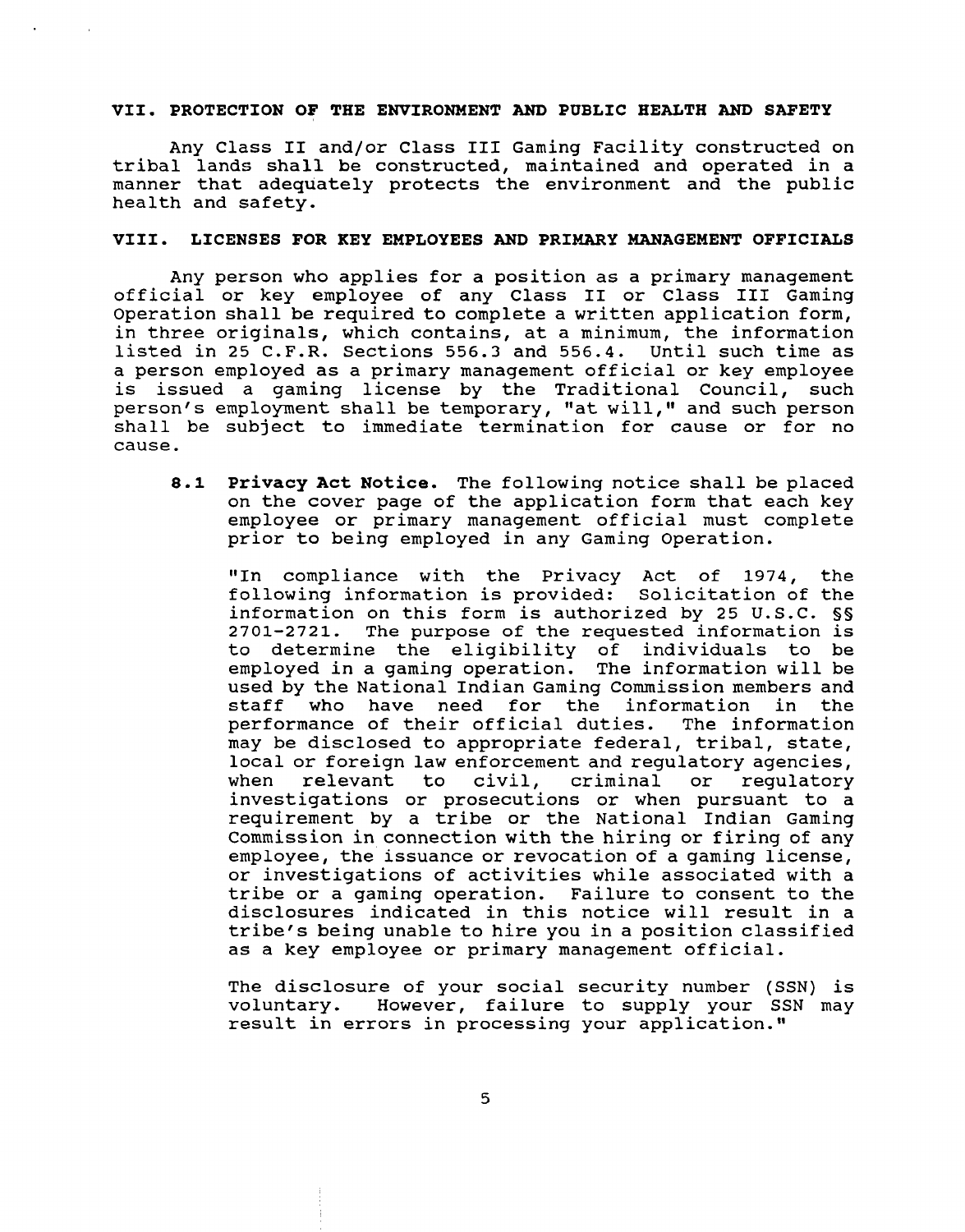**8.2 Notice Regarding False Statements.** The following notice shall be placed on the cover page of the application form that each key employee or primary management official must complete prior to being employed in any Gaming Operation.

"A false statement on any part of your application may be grounds for not hiring you, or for firing you after you begin work. Also, a false statement on any part of your application may result in your being punished by fine or imprisonment under **18** U.S.C. § **1001."** 

**8.3 Application Form.** Each applicant for a position as a key employee or primary management official shall be asked to provide to the Tribe all of the following information:

- **8.3.1** the applicant's full name, other names used (oral or written), social security number(s), birth date, place of birth, citizenship, gender, and all languages (spoken or written);
- **8.3.2** currently, and for no less than the previous five years, the applicant's business and<br>employment positions held, ownership positions interest(s) in those businesses, business and residence addresses, and driver's license number (s) ;
- **8 3 3** the names and current addresses of no less than three personal references, including one personal reference who was acquainted with the applicant during each period of residence listed under paragraph **8.3.2** of this Section;
- **8.3.4** current business and residence telephone<br>numbers;
- **8.3.5 a** description of any existing and previous business relationships that the applicant has had with any Indian tribe, including ownership interest(s) in those businesses;
- $8.3.6$ a description of any existing and previous business relationships that the applicant has had with the gaming industry, in general, including ownership interest(s) in those businesses;
- $8.3.7$ the name and address of any licensing or regulatory agency with which the applicant has filed an application for a license or permit related to gaming, whether or not such license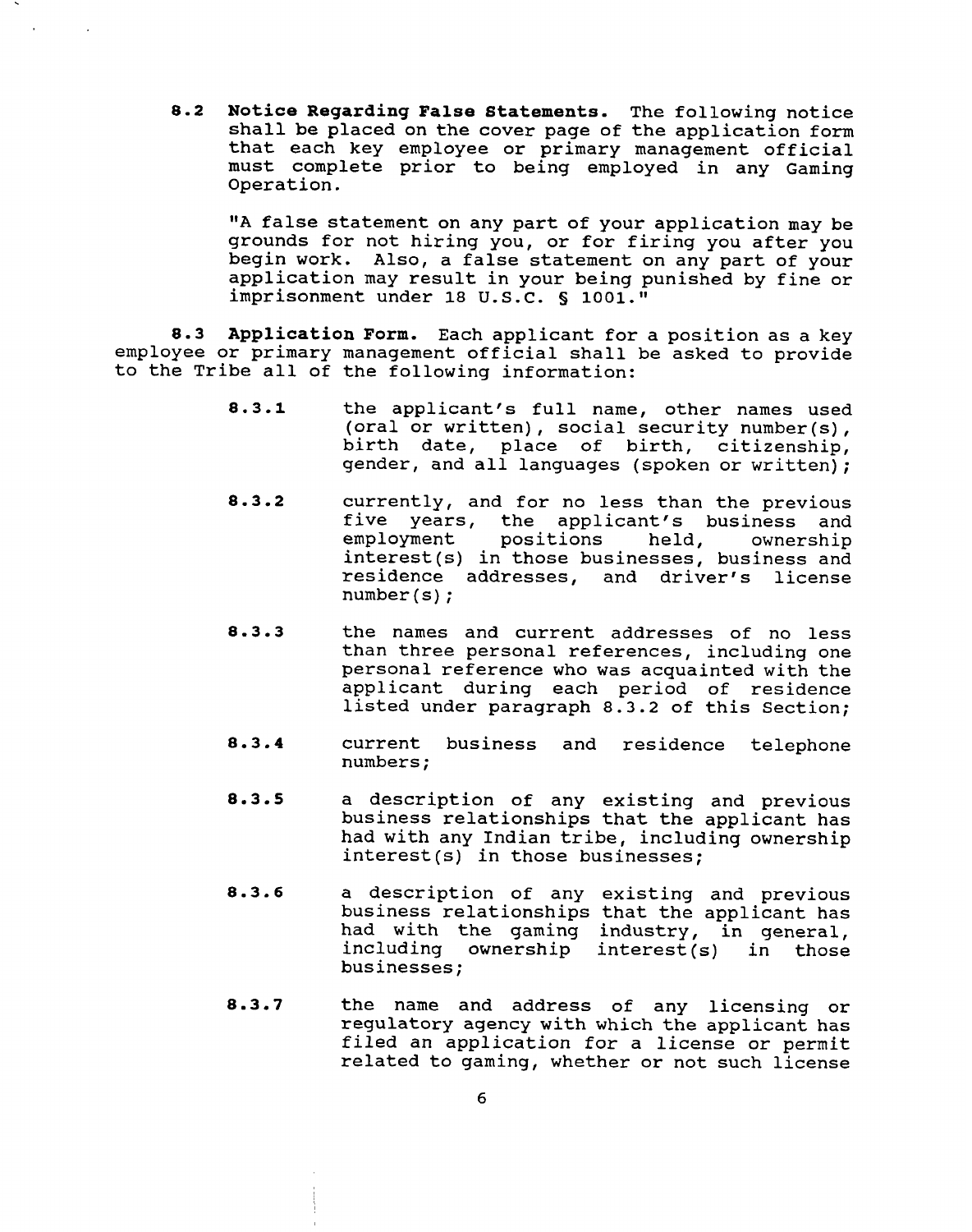or permit was granted;

- $8.3.8$ for each felony for which there is an ongoing prosecution or a conviction involving the applicant, the name and address of the court involved, and the date and disposition, if any;
- $8.3.9$ for each misdemeanor conviction or ongoing misdemeanor prosecution (excluding minor traffic violations) involving the applicant, within no less than 10 years of the date of the application, the name and address of the court involved and the date and disposition, if any;
- **8.3.10** for each criminal charge involving the minor traffic violations), whether or not there is a conviction, if such criminal charge is within not less than 10 years of the date of the application and is not otherwise listed pursuant to Sections 8.3.8 or 8.3.9, the criminal charge, the name and address of the court involved, and the date of disposition, if any;
- **8.3.11** the name and address of any licensing or regulatory agency with which the applicant has filed an application for an occupational license or permit, whether or not such license or permit was granted;
- **8.3.12** a current photograph of the applicant;
- **8.3.13** any other information that the Traditional Council may deem relevant; and
- **8.3.14** fingerprints of the applicant taken by the Maverick County, Texas, sheriff's department or Texas Department of Public Safety on fingerprint forms supplied by the agency which takes the fingerprints.
- **8.4 Background Investigation.** The Tribe shall conduct or shall cause to be conducted a detailed background investigation of each key employee or primary management official.
	- **8.4.1** The background investigation shall be conducted in a confidential manner, with the identity of any person interviewed in the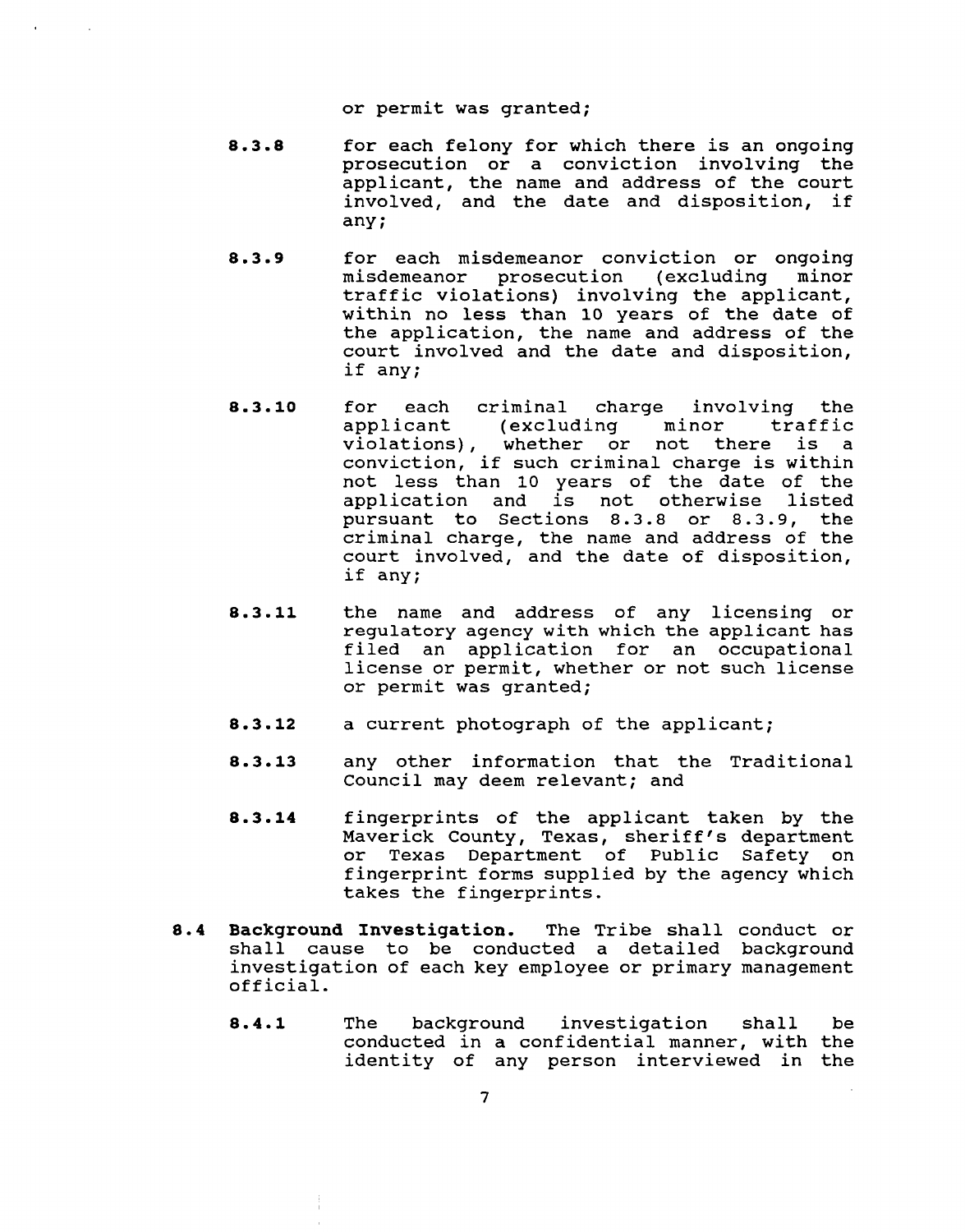course of the investigation being disclosed only to such officials who, in the performance of their official duties, have a need to know such information.

- 8.4.2 The Tribe shall contract with the Texas Department of Public Safety [hereafter "DPS], or such other agency as the Texas Legislature may hereafter designate as the State agency<br>responsible for conducting background for conducting investigations on persons involved in gaming pursuant to a State license, to conduct the background investigations on each key employee or primary management official of the Gaming<br>Operation. At a minimum, each background At a minimum, each background investigation shall comply with the following procedures.
	- 8.4.2 **.1** DPS shall obtain the fingerprints of employee or primary management official on fingerprint forms supplied by DPS and shall forward each set of fingerprints to the Federal Bureau of Investigation for processing.
	- 8.4.2.2 DPS shall inquire into the prior activities, criminal record, if any,<br>and reputation, habits and reputation, habits and associations of each key employee and primary management official.
	- 8.4.2.3 DPS shall interview a sufficient number of knowledgeable people, such<br>as former emplovers, personal as former employers, personal<br>references, and others to whom and others to whom referred in order to provide a basis for the Tribe to make a finding concerning the eligibility of the key employee or primary management official for employment in the Gaming Operation.
	- 8.4.2.4 DPS shall document its disposition of all potential problem areas and shall document all disqualifying, or potentially disqualifying, information that it obtains during the course of conducting each background investigation.
	- 8.4.2.5 DPS shall prepare and submit to the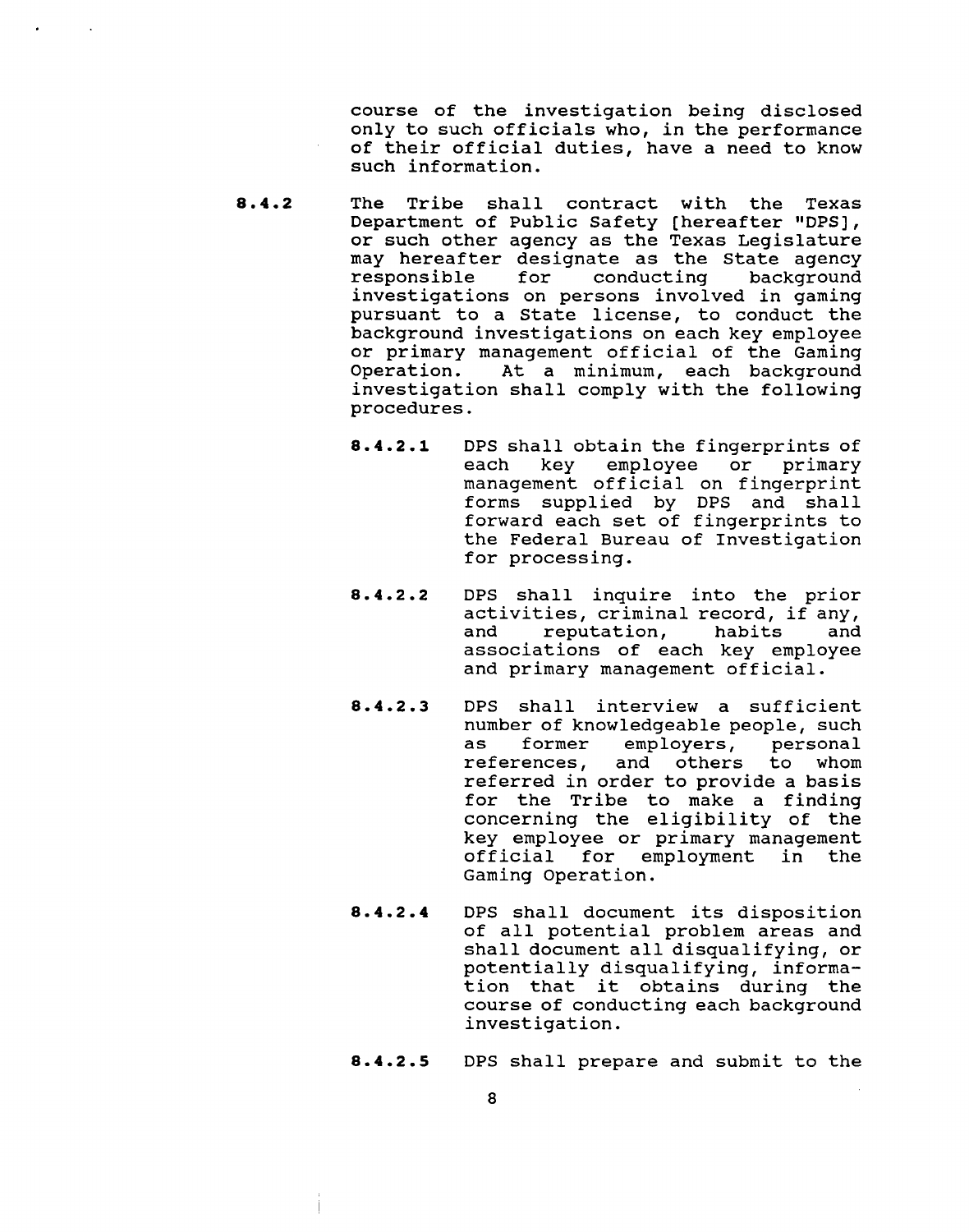Tribe an investigative report that sets forth the information required in Section 8.6.1, below.

- $8.4.3$ The Traditional Council shall approve the scope of each investigation before the results of the investigative report are reviewed and a license is issued to the key employee or primary management official.
- $8.4.4$ Any key employee or primary management official of a Class **I11** Gaming Operation shall be subject to the background investigation requirements and procedures specified in the Compact, which shall not be any less stringent<br>than the background requirements and the background requirements procedures specified in this Ordinance.
- **8.5 Eligibility Determination.** The Traditional Council shall review the investigative report on each person employed as a key employee or primary management official, and any other information deemed relevant by the Council, in order to make a finding concerning the eligibility of the person to be licensed as a key employee or primary management official in the Gaming Operation.
	- **8.5.1** No person who poses a threat to the public interest or to the effective regulation of gaming or who creates or enhances the danger of unsuitable, unfair, or illegal practices and methods and activities in the conduct of qaming shall be licensed as a primary gaming shall be licensed as a management official or key employee.
	- The Traditional Council shall have the sole  $8.5.2$ responsibility and authority for determining whether a prospective primary management official or key employee is eligible to be licensed as a primary management official or key employee in the Gaming Operation, unless a Compact shall vest the State with concurrent authority to make that determination.
- **8.6 Procedures for Forwarding Applications and Reports to the Commission.** The Tribe shall ensure that the procedures set out in this Section are implemented with respect to each key employee and primary management official employed at any Class **I1** or Class **I11** Gaming Operation on tribal lands.
	- **8.6.1 Investigative Report.** No later than 60 days after a key employee or primary management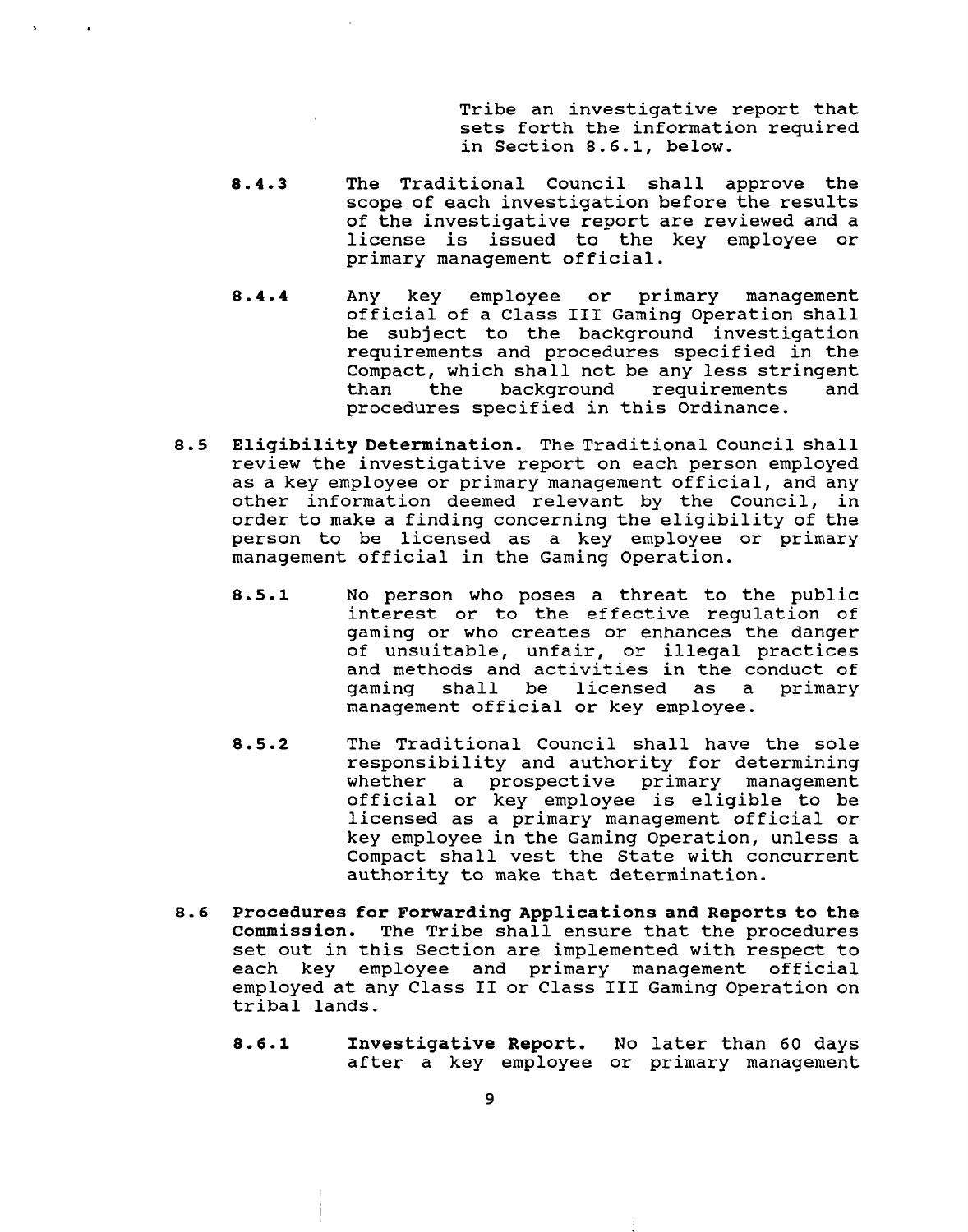official begins employment with a Gaming Operation, the Traditional Council forward to the Commission the investigative report on such key employee and primary management official which was prepared by DPS<br>pursuant to Section 8.4.2.5, above. Each pursuant to Section 8.4.2.5, above. investigative report shall include all of the following:

- **8.6.1.1** steps that were taken in conducting the background investigation;
- **8.6.1.2** the results obtained;
- **8.6.1.3** the conclusions reached; and
- **8.6.1.4** the bases for the conclusions reached.
- $8.6.2$ **Eligibility Determination Report.** The Traditional Council shall prepare and forward to the Commission, with the investigative report provided for in Section 8.6.1, above, a copy of the eligibility determination made under Section 8.5, above.

### **8.7 Licensing Procedures.**

- $8.7.1$ If, within 30 days after the Commission has the investigative eligibility determination provided for in<br>Sections 8.6.1 and 8.6.2, above, the  $8.6.2$ , above, Commission has notified the Tribe that it has no objection to the issuance of a license to an applicant for a key employee or primary management official position with the Gaming Operation, the Tribe may issue a license to such applicant.
- $8.7.2$ If, during the 30-day period provided for in Section 8.7.1, above, the Commission notifies the Tribe that it objects to the employment of the subject person as a primary management official or key employee, the Traditional Council shall reconsider the employment of said person, giving due consideration to the objection(s) itemized by the Commission.
- $8.7.2$ If, during the 30-day period provided for in Section 8.7.1, above, the Commission requests additional information concerning a key employee or a primary management official who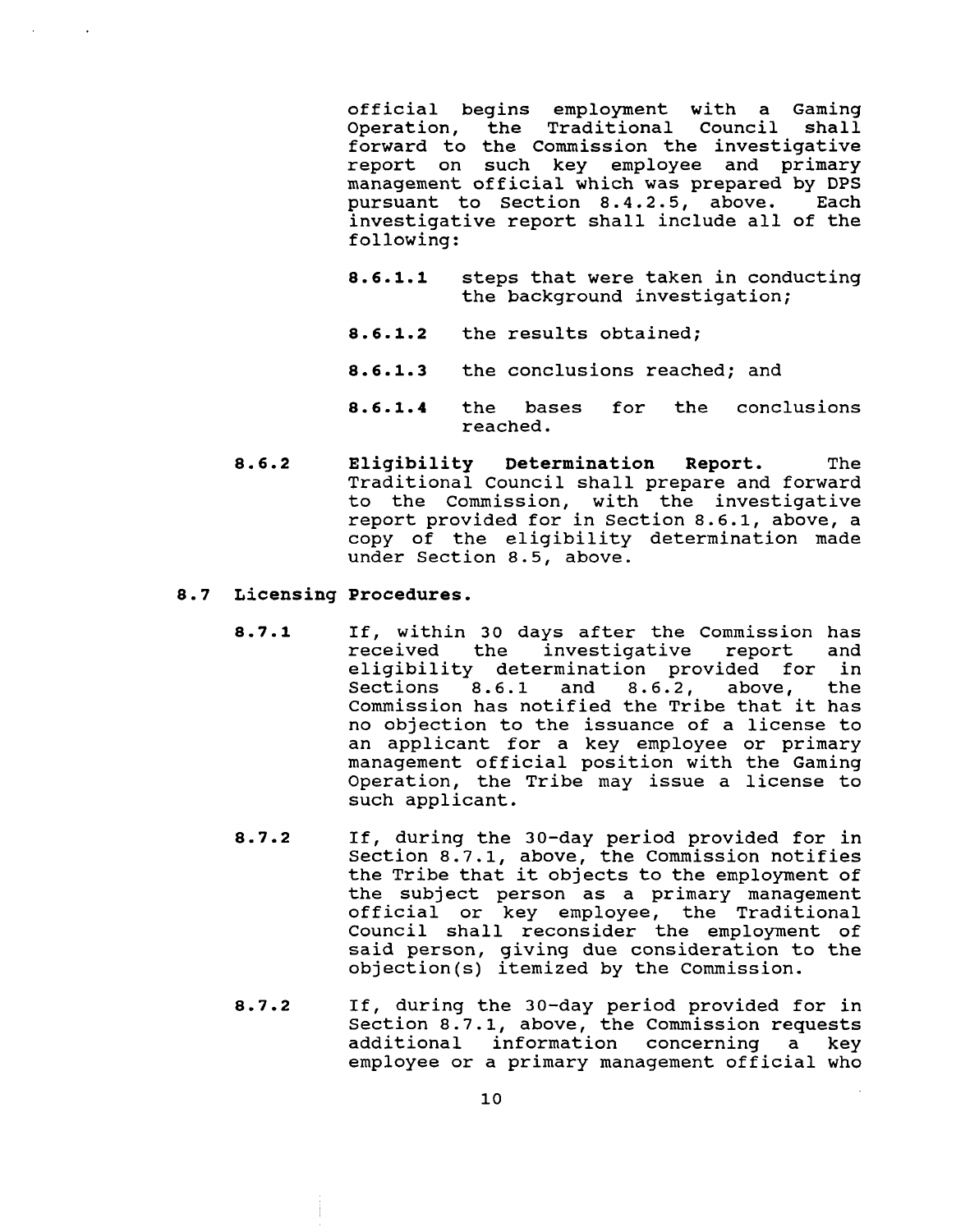is the subject of an investigative report, the Traditional Council shall provide or shall cause to be provided such information to the Commission. The 30-day period provided for in Section 8.7.1, above, shall be suspended from the date that the Commission requests the additional information until the date that the has received the information.

 $8.7.3$ Notwithstanding any other provision of this Section 8.7, the Traditional Council shall have the sole responsibility and authority for determining whether a prospective key employee or primary management official is eligible to be licensed as a key employee or primary management official in the Gaming Operation, unless a Compact shall vest the State with concurrent authority to make that determination.

# **8.8 Denial of License.**

- **8.8.1 Dismissal of Key Employee or Primary**  Should the Traditional Council decide not to issue a gaming license to a person employed as a primary management official or key employee, the employment of said primary management official or key employee shall be terminated immediately.
- $8.8.2$ **Notice to Commission.** Should the Traditional Council decide not to issue a gaming license to a person employed as a primary management official or key employee, the Tribe shall so notify or shall cause to be so notified the Commission and may forward copies of its eligibility determination and investigative<br>report (if any) to the Commission for report (if any) to the Commission for inclusion in the Indian Gaming Individuals Records System.
- **8.9 License Suspension/Revocation.** If, after a primary management official or key employee has been issued a gaming license, the Tribe receives reliable information indicating that the employee or official is not eligible for employment under Section 8.5, above, the Tribe shall suspend such license and shall notify the licensee in writing by certified mail of the suspension and the proposed revocation. The notice shall contain the date, time and place at which a hearing to determine whether the license should be revoked will be conducted.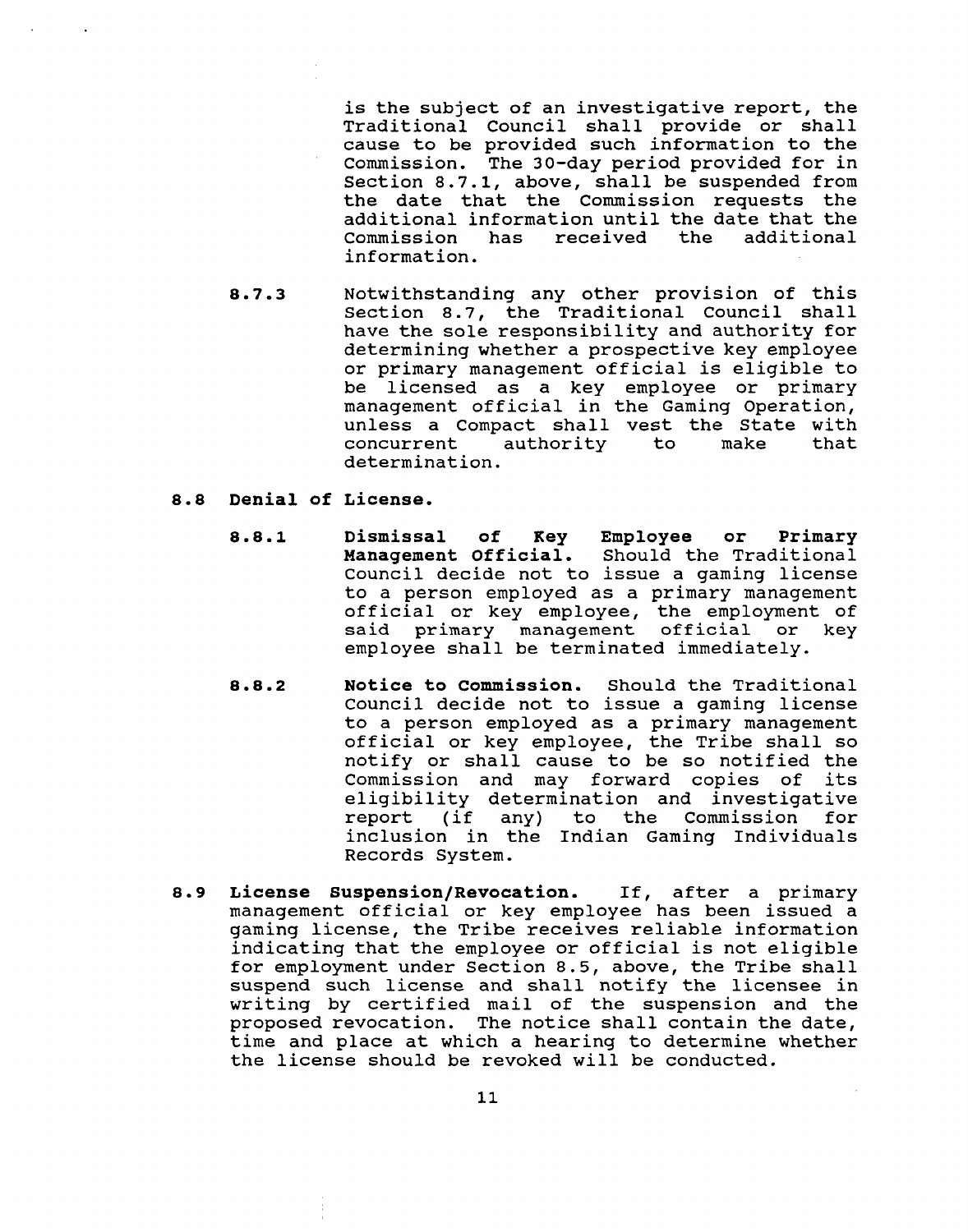- **8.9.1** Immediately upon receipt of the notice of suspension, the management official or key employee shall<br>be suspended from all duties and suspended from all duties and<br>onsibilities with respect to the responsibilities with respect to Gaming Operation.
- 8.9.2 The Traditional Council shall preside at a hearing at which evidence shall be presented and a determination made as to whether to revoke or reinstate the suspended gaming license. The decision of the Traditional Council shall be final.
- **8.9.3** The Traditional Council shall notify the Commission, in writing by certified mail, of its decision to revoke or reinstate any gaming license that was previously suspended by the Council.
- **8.10 Time Limitation on Employing a Key Employee or Primary Management Official.** The Gaming Operation shall not retain as a key employee or primary management official a person who has not been issued a gaming license within 90 days after his/her initial, "at will" employment.
- **8.11 Retention of Records. The** Tribe shall retain each application for employment as a key employee and primary management official and the resulting investigative report (if any) for no less than three years from the date of termination of employment of the subject key employee or primary management official.

### **IX. LICENSE LOCATIONS.**

The Tribe shall require a separate license for each place, facility or location on tribal lands where Class **I1** and/or Class **I11** Gaming is conducted under this Ordinance.

# **X. DISPUTE RESOLUTION BETWEEN THE TRIBE AND/OR MANAGER AND CUSTOMERS OF THE GAMING OPERATION**

**10.1 Rules of Play.** The rules of play for each type of game, along with these dispute-resolution procedures, shall be posted at a conspicuous place, visible and accessible to customers, in the Gaming Facility. All games shall be conducted fairly and honestly, pursuant to the posted rules of play. The posted rules of play shall govern the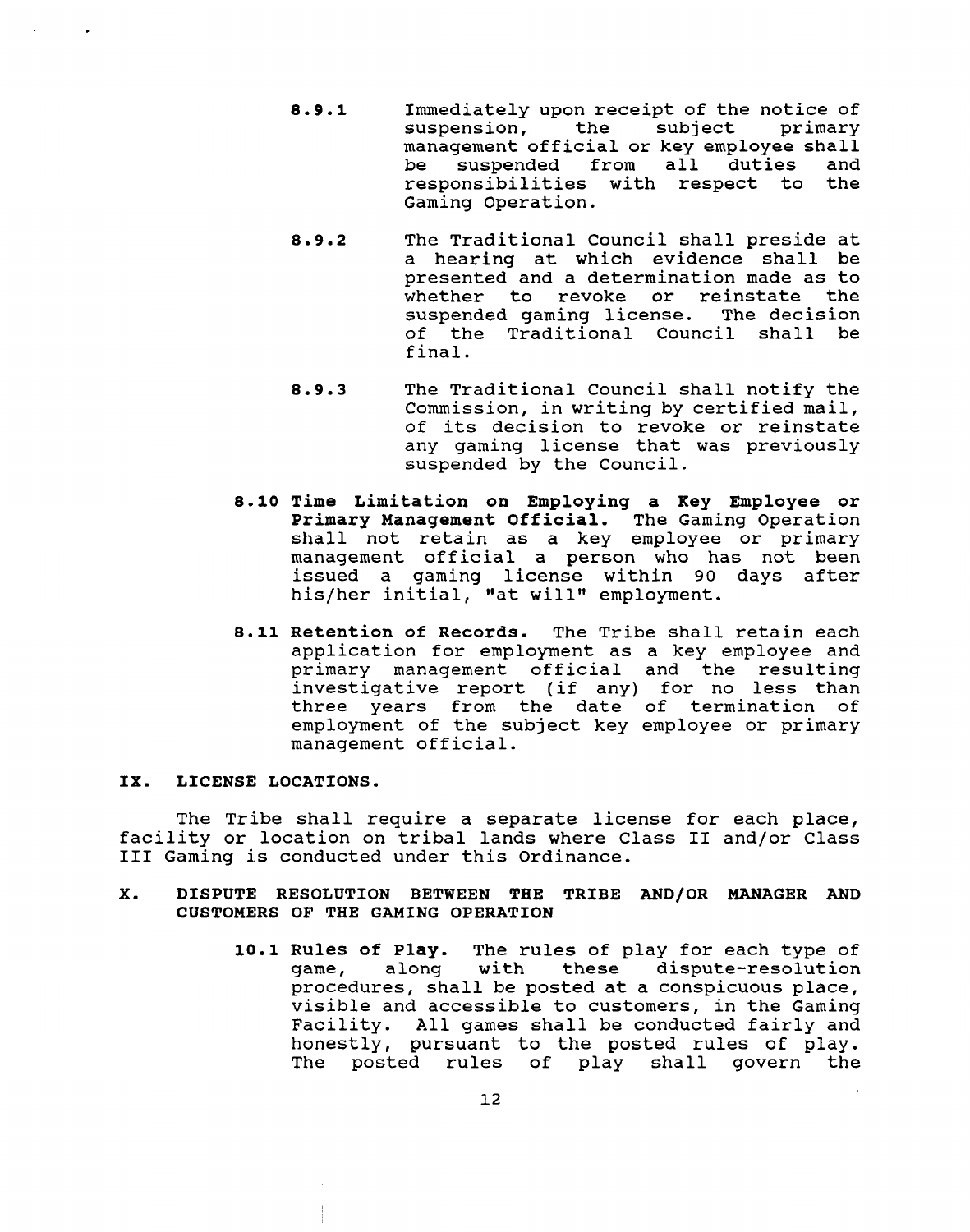resolution of any dispute between the Tribe and/or Manager and any customer of the Gaming Operation.

- **10.2 General Manager.** Any dispute between the gaming public and the Gaming Operation shall be presented initially to the General Manager of the Gaming Operation. The General Manager shall strive to satisfy the customer.
- **10.3 Manager.** If the General Manager cannot resolve a dispute to the satisfaction of a customer, the<br>General Manager shall present the dispute, in General Manager shall present the dispute, writing, to the Management Contractor within three<br>working days. The Management Contractor shall The Management Contractor shall attempt to resolve the dispute to the customer's<br>satisfaction. The decision of the Management The decision of the Management Contractor shall be in writing, and shall be sent by certified mail to the customer within calendar days of the Management Contractor's receipt of the writing describing the dispute from<br>the General Manager. The decision of the The decision of Management Contractor shall advise the customer that he/she may appeal the Management Contractor's decision to the Traditional Council pursuant to Section 10.4, below.
- **10.4 Traditional Council.** Any customer who is not satisfied with the decision of the Mangement Contractor (or the General Manager, if there is no Management Contractor) may present his/her dispute to the Traditional Council, in writing, no later than 10 days after the customer's receipt of the decision of the Management Contractor or General Manager, as appropriate. The Traditional Council shall review the evidence and issue a decision no later than 20 days following receipt of the customer's appeal of the decision. The decision of the Traditional Council shall be in writing and shall be final.

# **XI. NOTICE/AGENT FOR SERVICE OF PROCESS**

11.1 Any notice required to be delivered to the Tribe under this Ordinance or the Act shall be given to:

Chairman, Traditional Council Kickapoo Traditional Tribe of Texas P.O. Box 972 Eagle Pass, Texas 78853